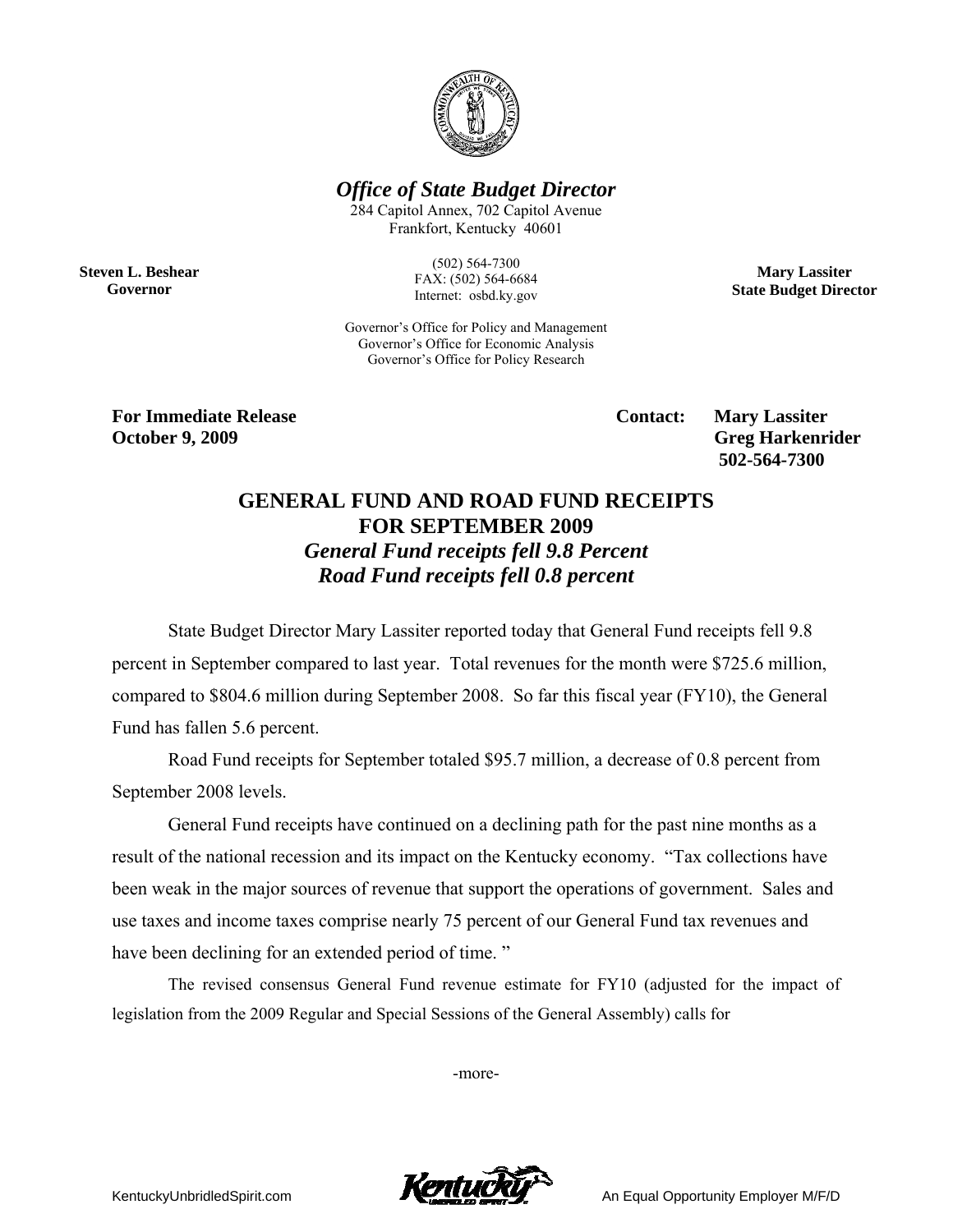revenue to fall 1.5 percent compared to FY09 actual receipts. Based on receipts through September, General Fund revenues can fall 0.2 percent for the remainder of the fiscal year and still meet the official estimate. Given recent trends in the major taxes, the likelihood of meeting the official estimate is in question. The Consensus Forecasting Group is scheduled to meet on October 12, 2009 to consider preliminary revenue estimates for the current and next two fiscal years in preparation for the biennial budgets to be considered by the 2010 General Assembly.

September General Fund receipts among the major accounts:

- Individual income taxes declined 9.9 percent due to lower withholding and declaration payments.
- Sales tax revenues fell 6.6 percent.
- Corporation income tax decreased 46.5 percent due to lower declaration payments.
- Cigarette taxes grew by 88.1 percent due to increased tax rates.
- Property taxes fell 16.2 percent.
- Coal severance taxes fell 12.7 percent because of lower prices.
- Lottery revenues were unchanged at \$15.5 million.

The Road Fund declined slightly in September, falling 0.8 percent with revenues of \$95.7 million. The official Road Fund revenue estimate calls for a 4.3 percent reduction in receipts for the entire fiscal year (FY10). Based on year-to-date collections, revenues can fall 4.7 percent for the remainder of the fiscal year to meet the estimate.

Lassiter said, "September motor vehicle usage tax receipts were weak primarily due to the conclusion of the Cash for Clunkers program and because of the incentive enacted during the Special Session for the purchase of new cars. Beginning September 1, and running through August 31, 2010, the trade-in value on new car purchases is exempt from the motor vehicle usage tax."

Among the accounts:

- Motor fuels taxes grew 3.6 percent due to an increase in consumption.
- Motor vehicle usage tax collections decreased 7.8 percent.
- License and privilege taxes grew 1.0 percent.
- Nontax receipts fell 11.7 percent.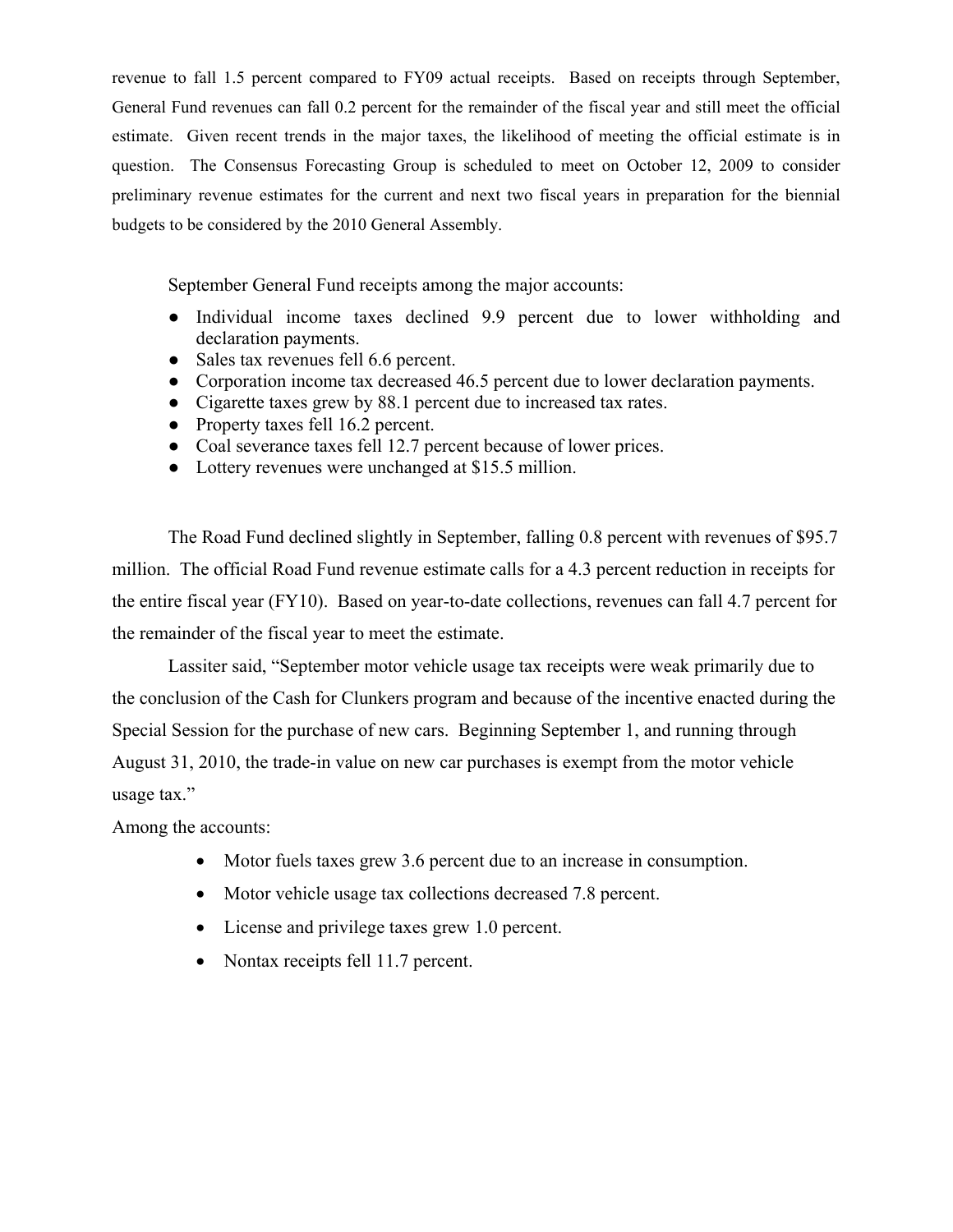## **KENTUCKY STATE GOVERNMENT REVENUE 1. GENERAL FUND REVENUE**

|                                                 |                      | <b>JULY THROUGH SEPTEMBER</b><br><b>SEPTEMBER</b> |                      |                         |                         |                        |
|-------------------------------------------------|----------------------|---------------------------------------------------|----------------------|-------------------------|-------------------------|------------------------|
|                                                 | 2009                 | 2008                                              | % Change             | FY 2010                 | FY 2009                 | % Change               |
| <b>TOTAL GENERAL FUND</b>                       | \$725,595,404        | \$804,638,967                                     | $-9.8%$              | \$1,968,453,450         | \$2,084,910,078         | -5.6%                  |
| <b>Tax Receipts</b>                             | \$705,055,119        | \$786,108,953                                     | $-10.3%$             | \$1,899,098,174         | \$2,020,580,152         | $-6.0%$                |
| Sales and Gross Receipts                        | \$286,708,737        | \$293,465,690                                     | $-2.3\%$             | \$848,152,069           | \$870,858,767           | -2.6%                  |
| <b>Beer Consumption</b>                         | 559,833              | 574,573                                           | -2.6%                | 1,734,290               | 1,754,302               | $-1.1\%$               |
| <b>Beer Wholesale</b>                           | 4,546,002            | 4,816,411                                         | $-5.6%$              | 14,443,895              | 14,550,916              | $-0.7%$                |
| Cigarette                                       | 26,161,020           | 13,910,617                                        | 88.1%                | 74,188,631              | 41,412,129              | 79.1%                  |
| <b>Distilled Spirits Case Sales</b>             | 8,238                | 8,856                                             | $-7.0%$              | 27,201                  | 27,683                  | $-1.7%$                |
| <b>Distilled Spirits Consumption</b>            | 816,786              | 895,550                                           | $-8.8%$              | 2,709,843               | 2,895,426               | $-6.4%$                |
| <b>Distilled Spirits Wholesale</b>              | 2,053,674            | 2,150,492                                         | $-4.5%$              | 6,804,743               | 7,138,166               | $-4.7%$                |
| <b>Insurance Premium</b>                        | 27,489,230           | 30,753,734                                        | $-10.6%$             | 27,685,914              | 31,198,941              | $-11.3%$               |
| Pari-Mutuel                                     | (1,482,439)          | 149,518                                           | $---$                | (1,550,912)             | 607,836                 |                        |
| Race Track Admission                            | 0                    | $\Omega$                                          | ---                  | 92,698                  | 121,628                 | $-23.8%$               |
| Sales and Use                                   | 218,251,707          | 233,588,843                                       | $-6.6%$              | 693,895,478             | 751,428,090             | $-7.7%$<br>54.4%       |
| Wine Consumption                                | 182,499              | 140.844                                           | 29.6%                | 580,280                 | 375,761                 | 14.9%                  |
| Wine Wholesale<br><b>Telecommunications Tax</b> | 901,130<br>5,393,362 | 896,944                                           | 0.5%<br>11.4%        | 2,887,009<br>19,060,855 | 2,512,852<br>14,562,276 | 30.9%                  |
| <b>Other Tobacco Products</b>                   | 1,810,999            | 4,840,291<br>739,017                              | 145.1%               | 5,456,403               | 2,272,762               | 140.1%                 |
| Floor Stock Tax                                 | 16,694               | 0                                                 | ---                  | 135,740                 | 0                       |                        |
|                                                 |                      |                                                   |                      |                         |                         |                        |
| License and Privilege                           | \$45,068,966         | \$48,367,700                                      | $-6.8%$              | \$108,115,576           | \$104,553,209           | 3.4%                   |
| Alc. Bev. License Suspension                    | 18.500               | 41.900                                            | $-55.8%$             | 68,350                  | 101.400                 | $-32.6%$               |
| Coal Severance                                  | 23,405,017           | 26,811,440                                        | $-12.7%$             | 66,843,188              | 72,674,552              | $-8.0%$                |
| <b>Corporation License</b>                      | (283, 932)           | 335,401                                           | $---$                | 678,533                 | 1,089,515               | $-37.7%$               |
| Corporation Organization                        | 21,695               | 4,210                                             | 415.3%               | 101,730                 | 12,615                  | 706.4%                 |
| Occupational Licenses                           | 16,838               | 25.878                                            | $-34.9%$             | 41,317                  | 62.480                  | $-33.9%$               |
| Oil Production                                  | 631,497              | 1,261,580                                         | -49.9%               | 1,843,509               | 4,004,923               | $-54.0%$               |
| Race Track License                              | 0                    | 0                                                 | $\qquad \qquad -$    | 112,500                 | 172,500                 | $-34.8%$               |
| <b>Bank Franchise Tax</b>                       | 53.782               | 48,498                                            | 10.9%                | (165, 750)              | (3,376,114)             |                        |
| <b>Driver License Fees</b>                      | 50,071               | 49,961                                            | 0.2%                 | 156,963<br>3,627,032    | 160,551                 | $-2.2%$                |
| <b>Minerals Severance</b>                       | 1,298,718<br>994.662 | 1,521,006                                         | $-14.6%$<br>$-84.7%$ | 4.277.040               | 4,190,886               | $-13.5%$<br>$-68.5%$   |
| <b>Natural Gas Severance</b>                    |                      | 6,505,159                                         |                      |                         | 13,570,778              | 156.8%                 |
| <b>Limited Liability Entity</b>                 | 18,862,118           | 11,762,667                                        | 60.4%                | 30,531,165              | 11,889,122              |                        |
| Income                                          | \$348,977,878        | \$416,969,533                                     | $-16.3%$             | \$863,467,596           | \$959,032,081           | $-10.0%$               |
| Corporation                                     | 39,246,652           | 73,391,897                                        | -46.5%               | 49,041,270              | 82,372,047              | $-40.5%$               |
| Individual                                      | 309,731,227          | 343,577,637                                       | $-9.9%$              | 814,426,326             | 876,660,034             | $-7.1%$                |
| Property                                        | \$16,998,557         | \$20,292,307                                      | $-16.2%$             | \$60,134,196            | \$63,763,104            | $-5.7%$                |
| Building & Loan Association                     | 0                    | 0                                                 | $\overline{a}$       | 91,143                  | 228,467                 | $-60.1%$               |
| General - Real                                  | 76,863               | 96,425                                            | $-20.3%$             | 134,803                 | 270,689                 | $-50.2%$               |
| General - Tangible                              | 8,220,807            | 13,444,849                                        | $-38.9%$             | 22,343,478              | 37,703,936              | $-40.7%$               |
| Omitted & Delinquent                            | 5,910,713            | 5,224,688                                         | 13.1%                | 13,355,891              | 12,240,028              | 9.1%                   |
| <b>Public Service</b>                           | 2,195,663            | 1,056,455                                         | 107.8%               | 23,521,697              | 12,738,260              | 84.7%                  |
| Other                                           | 594,511              | 469,890                                           | 26.5%                | 687,184                 | 581,724                 | 18.1%                  |
| Inheritance                                     | \$4,249,457          | \$3,992,399                                       | 6.4%                 | \$11,168,896            | \$13,019,297            | $-14.2%$               |
| Miscellaneous                                   | \$3,051,525          | \$3,021,324                                       | 1.0%                 | \$8,059,842             | \$9,353,695             | $-13.8%$               |
| Legal Process                                   | 1,911,615            | 1.966.163                                         | $-2.8%$              | 5,779,530               | 6,180,588               | $-6.5%$                |
| T. V. A. In Lieu Payments                       | 1,139,910            | 1,055,161                                         | 8.0%                 | 2,279,819               | 3,165,484               | $-28.0%$               |
| Other                                           |                      |                                                   |                      | 493                     | 7,623                   |                        |
| <b>Nontax Receipts</b>                          | \$20,213,535         | \$18,378,458                                      | 10.0%                | \$68,434,525            | \$64,610,930            | 5.9%                   |
| <b>Departmental Fees</b>                        | 1,579,319            | 2,135,839                                         | -26.1%               | 7,498,852               | 6,111,819               | 22.7%                  |
| <b>PSC Assessment Fee</b>                       | 5,828                | 10,732                                            | $-45.7%$             | 8,210,157               | 9,354,102               | $-12.2%$               |
| <b>Fines &amp; Forfeitures</b>                  | 2,223,849            | 2,348,433                                         | $-5.3%$              | 7,485,475               | 7,562,086               | $-1.0%$                |
| Interest on Investments                         | 64,796               | 407,693                                           | -84.1%               | 199,721                 | 1,155,631               | $-82.7%$               |
| Lottery                                         | 15,500,000           | 15,500,000                                        | $0.0\%$              | 44,000,000              | 43,000,000              | 2.3%                   |
| Sale of NO <sub>x</sub> Credits                 | 233,030              | 0                                                 | ---                  | 460,780                 | 0                       | ---                    |
| Miscellaneous                                   | 606,714              | (2,024,239)                                       | ---                  | 579,540                 | (2,572,708)             | ---                    |
| <b>Redeposit of State Funds</b>                 | \$326,750            | \$151,556                                         | 115.6%               | \$920,751               | (\$281,005)             | $\qquad \qquad \cdots$ |